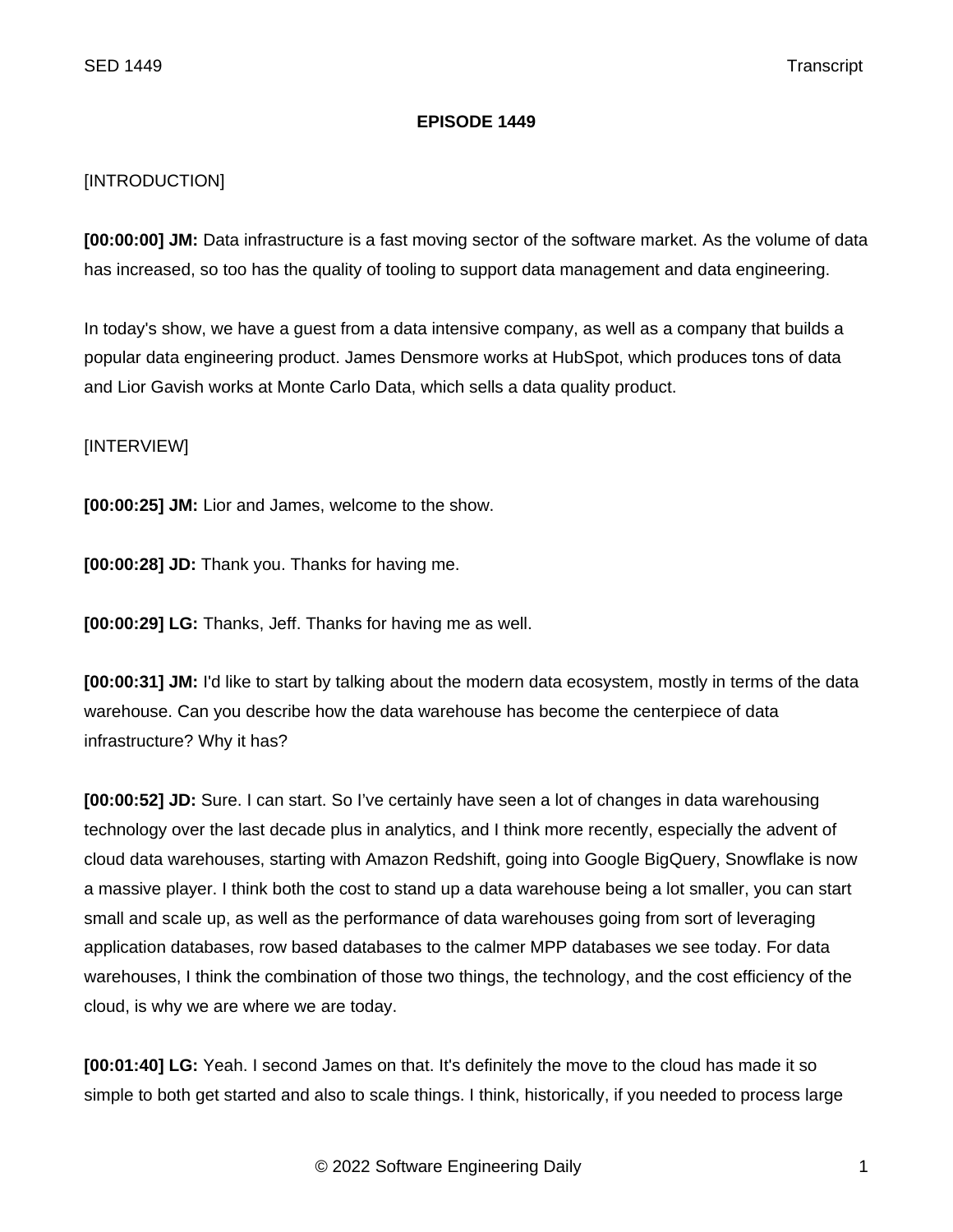amounts of data, you would maybe have the temptation of putting together various technologies and try to build your own, do it yourself data warehouse, or use a kind of a legacy on-prem solution. But now with Snowflake and BigQuery, and Redshift being so cost effective and so scalable, that temptation is lower, and pretty much any data use case can be served by those oftentimes cost effectively. Just the convenience of having a relational database, that SQL friendly, that requires very little operational overhead is just – that package isn't sailing, compelling to most data teams out there.

**[00:02:35] JM:** How does the centrality of the data warehouse in comparison to all the other data sources like CRM tools, and Stripe, and all the other just voluminous sources of data? There are all these connection points between them, like you might want to do a join between data and Stripe and data in your data warehouse? You're doing ETL jobs between these different places. The fact that there's all these different data sources in addition to the weight of the data warehouse that's created a necessity for a variety of new data tools. Can you describe that data tooling landscape as you see it, and give an outline of the different problems that all this data tooling creates?

**[00:03:28] JD:** Yeah, I think it's been a blessing and a curse to have such an explosion of data tools come onto the scene, especially in the last five years or so. Before that, it was a lot of homegrown do a lot of exactly the things you're talking about. Having data in so many different systems is nothing new, but trying to pull it together and analyze it, is certainly something that is more prevalent today, even in organizations that aren't necessarily in tech or highly data driven. So, the tooling space, I think it's the blessing side of it is there's a lot of options for data teams. You don't have to either build everything yourself or use the limited tools that were of a particular ecosystem.

Microsoft was famous for kind of building their own BI ecosystem back in the early 2000s. Some other vendors took the same approach, and now you can mix and match. There are tools all the way up and down the sort of data pipeline, getting data into your warehouse, getting it out of your warehouse, orchestrating jobs and dependencies, building data modeling, data, observability, testing, validation, and all that. So, behavior it's become more of a mix and match, which I think is a good thing, mostly, but it is potentially overwhelming for a lot of teams, and I think has created even sports within the data world as far as what type of people you need on a data team as well. Certainly, the role of a data engineer is something that it's gone through many iterations, but it also means different things to different companies depending on their data stack, whether it's sort of no or low code heavy, or if it's still engineering, software engineering, heavy as well.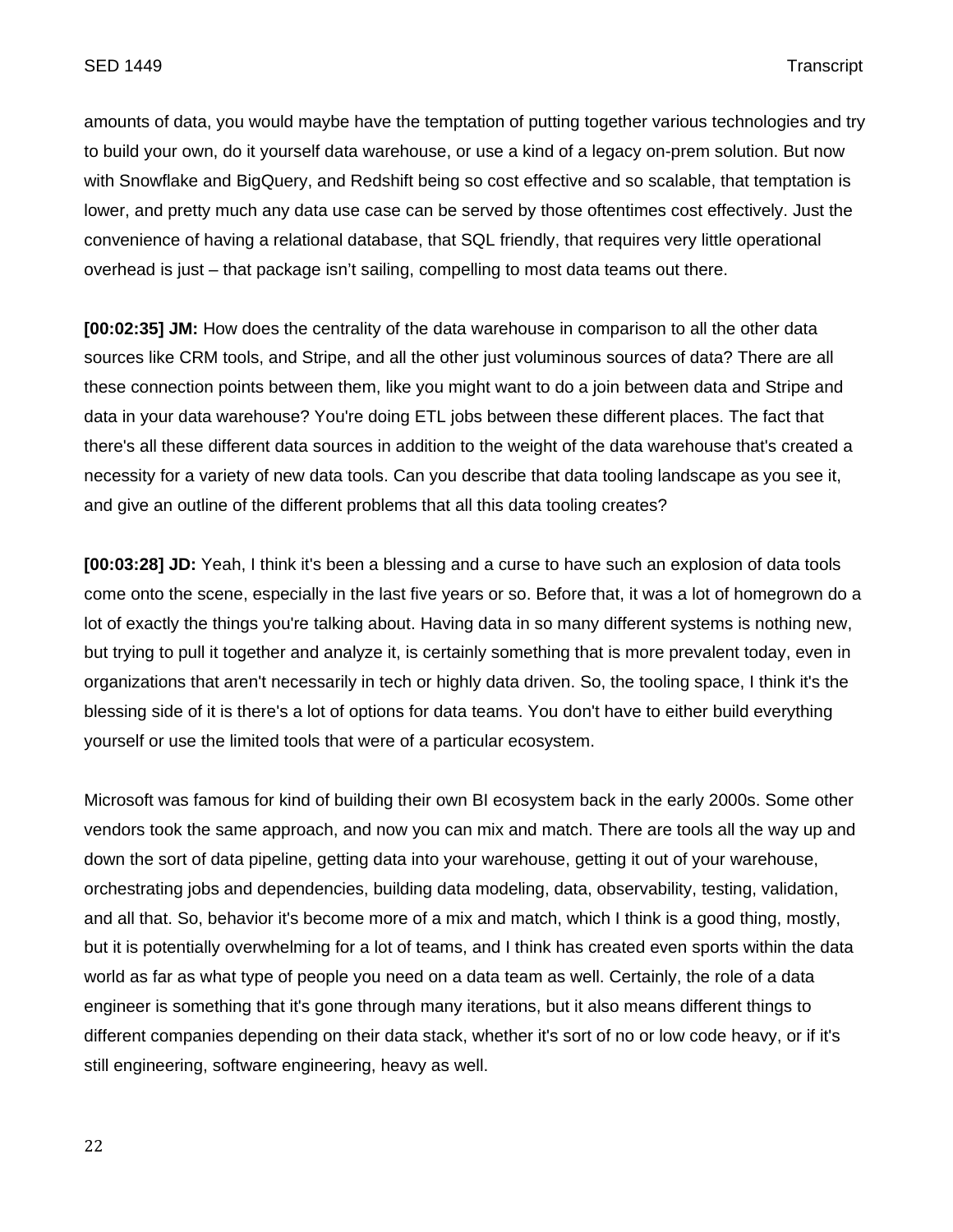All in all a good thing, but certainly quite a different ecosystem, just in the volume of options, and just a few years ago.

**[00:05:12] LG:** Yeah, I agree with that, that the complexity has certainly increased. And the trend, you're talking about, Jeff, which is to kind of start bringing in data from a lot of different sources, and some of the some of the people that I talked, bring in hundreds of different data sources into the data warehouse, kind of creates a lot of needs or gaps in the stack. You need to be able to bring that data into the warehouse in the first place, so there's kind of a good choice of data ingestion tools that can move data around into their warehouse. You then need to, in order to get value out of it, and like you said, kind of join things together from different sources, you need to be able to kind of transform and model the data, essentially.

So there's a good choice of tools out there to do that, and to really derive meaning and insight out of data. And then of course, you have to deliver that value to the business ultimately, right? That comes through BI tools and visualization tools that help people understand the data and make decisions based on it. There's another whole ecosystem around creating machine learning models that will presumably make automated decisions for the business. And then we're also increasingly seeing cases where people use the data platform to really build product features. When you go into a modern application and see analytics and reporting, on top of how you use that SaaS service, that's oftentimes driven by the company's data platform by the data warehouse. So, there's a whole stack of solutions to help with that.

One of the challenges, and I agree with James 100% here, is just the complexity of the system is growing. The more data sources you have, the more pieces to the puzzle. In terms of your stack, the more difficult it is to understand what's happening and how the platform is being used, and it creates a bunch of different challenges. One of them that's obviously near and dear to my heart is reliability. So how do you even know that all these things are working as you expect them? Monte Carlo is a data observability company to try to solve that, with that approach. There are challenges around data discovery, actually, like how are you assuming the team is creating all these different products on top of the data platform. How do you help people find what they need, find the data that they need, find the dashboards they need? And then there's also challenges around security and access control and governance. How do you make sure you're exposing things in a responsible manner?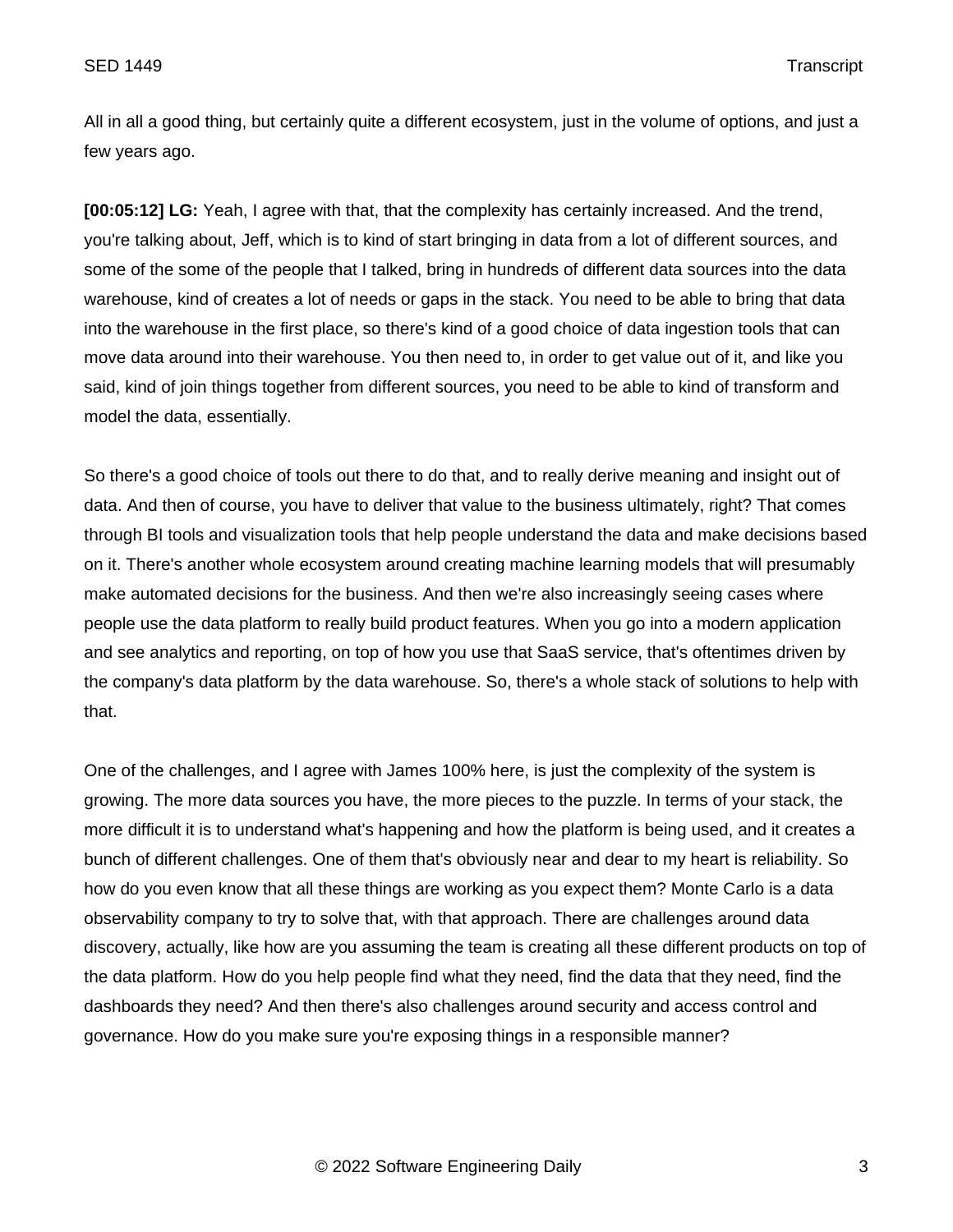So, the potential is just huge, and there's so much that you can do today with a modern data warehouse and a modern data platform. But at the same time, forces the data engineering teams to shift and to start tackling new challenges that come with that scale.

**[00:08:04] JM:** So James, in your work at HubSpot, there's tons of data to deal with, and is your work mostly focused on organizing like metadata within HubSpot? Or like metadata that belongs to HubSpot? Or do you also spend time architecting how user data flows through the system?

**[00:08:32] JD:** Yeah, it's a little bit of both to be honest. My team, I weighed this central data engineering and data warehousing functions kind of like a data platform team, and we're serving a lot of a number of internal analytics engineers, data analysts, that are embedded throughout different parts of the business and they have different needs. So our job, a big part of it is just what we talked about in terms of getting data into a warehouse and kind of joining it up and combining it for value. The majority of the data that we're working with is created internally for us. So from the HubSpot application, our billing systems, all of our internal tools, that is the majority. And then we of course, we're a SaaS company, we use other SaaS products, and we pull data from some of those into our warehouse to join up with our internal data as well.

And then from there, there's different use cases. There's certainly the more traditional reporting for finance or for sales to track their workflows and their weeds and all that. There's also marketing, using data to send better emails and customer engagement. And then, as far as the product itself, there are multiple teams at HubSpot focused on using data in the HubSpot application as well. So we're using it both to run our own business and then to also help our customers who are HubSpot customers, in their businesses. I think something that is definitely on the sort of trending side, it has come up is, that using the data warehouse as a source for operational needs that was something that was not necessarily unheard of, but very risky. I think not that long ago, to have your data warehouse behind either a production application, or some kind of operational workflow, perhaps like an email workflow or something like that. That's become much more, not just popular, but also possible and safe, given a lot of the tooling that's being built, and just the more mature engineering processes on data teams now.

So not that long ago, I always felt the data warehouse was something you didn't want to consider production. It was very much, you wanted to trust the data for reporting and more traditional analysis of data. But those operational workflows and products use cases, those always gave me pause, and I think a lot of data leaders pause. But with the advent of both some of the modern data tooling, as well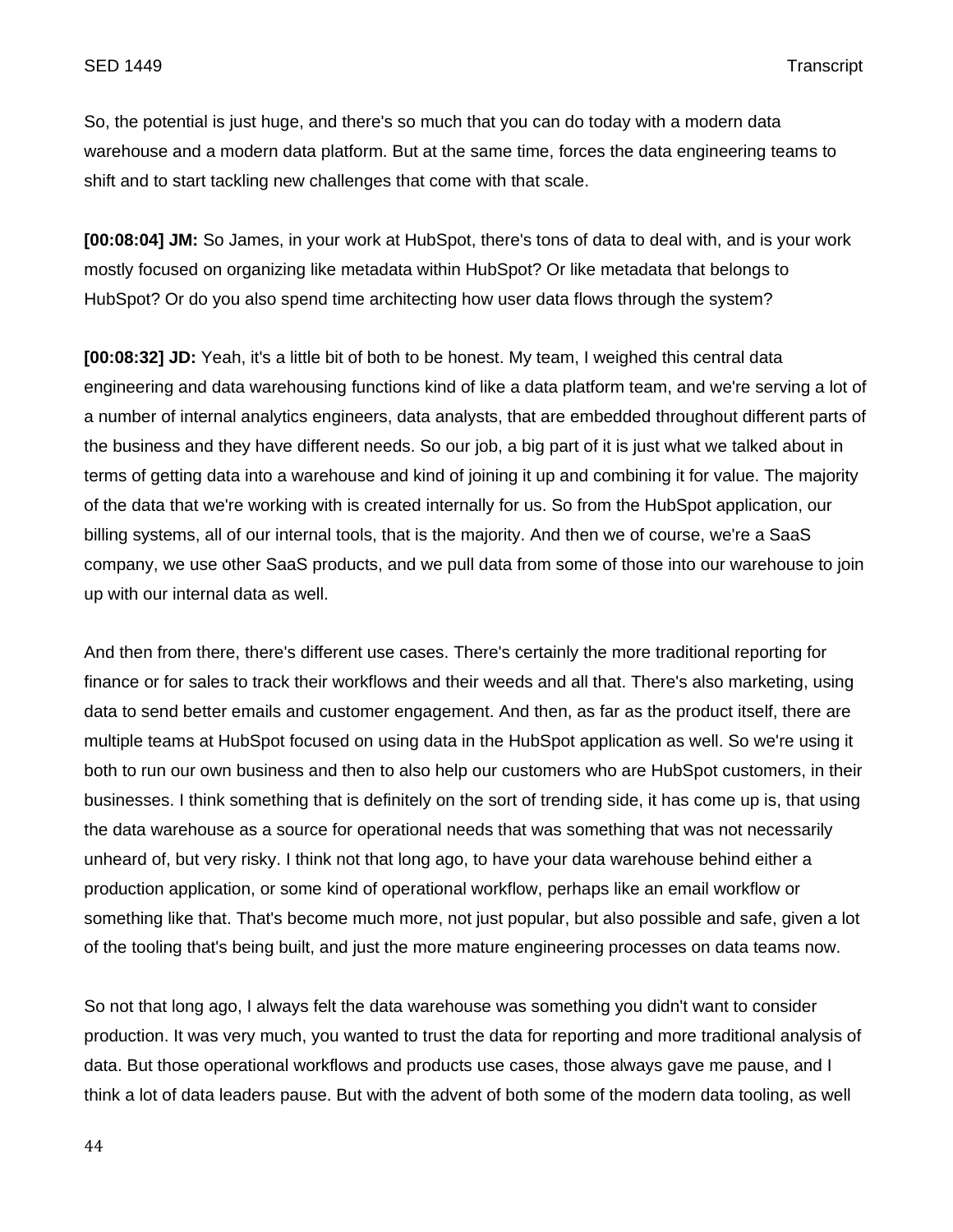as, again, more mature practices of data engineers, and similar folks on data teams, works a lot more like the software development world now, that has given us that confidence to start branching out beyond the more traditional analytics and into some of those other use cases that are more either customer facing or operational within our own business.

**[00:11:23] JM:** Can you talk about what the data landscape looks like? I'm specifically interested in OLTP databases, ETL tools, and your OLAP setup, what you give to your data scientists. I just like to get a sense of the data landscape.

**[00:11:44] JD:** Yeah, absolutely. So, I like to think are the central sort of point of all of our data infrastructure is our data warehouse. And for us, that's Snowflake. When we think about where we're getting data from, now, as I mentioned, a lot of our data being a software company, we just generate a lot of our own data, and that's coming from a number of sources across the rest of our engineering infrastructure. So those could be my SQL databases, that could be internal rest API's. We make heavy use of Kafka, so we have a lot of event data coming through. There's vault data dumps, and S3 buckets. There's just a number of different sources internally, that our other engineering teams besides my team, are using to build the HubSpot application internal tools, and you name it. We're building on that same platform.

So, we're probably – I don't know if we're in the minority, but certainly in the minority who are on the more modern data stack, and that we primarily have built our own ingestion pipelines from those sources into Snowflake. We do utilize some frameworks and reusable ways of doing that. But we have a data engineering team in my department, there are really backend software engineers that are very focused and knowledgeable about data pipelining, getting data from all those sources into snowflake, ensuring that it's on time and reliable and valid, but they are building those pipelines themselves. And so, that's something for us that we've chosen to be very, very custom on that end of our pipeline on the initial sort of ingestion piece. And then we're using a lot of, I would say, more third-party tools further down the stack.

We're using Apache Airflow as an open source orchestrator for a lot of the jobs that we run, can handle dependencies through DAGs. We leverage DBT, for our data modelling. So another open source tool that is really become more and more popular out there in the last few years. And then we're using Monte Carlo for our data observability, data validation and testing, and that's something that's newer to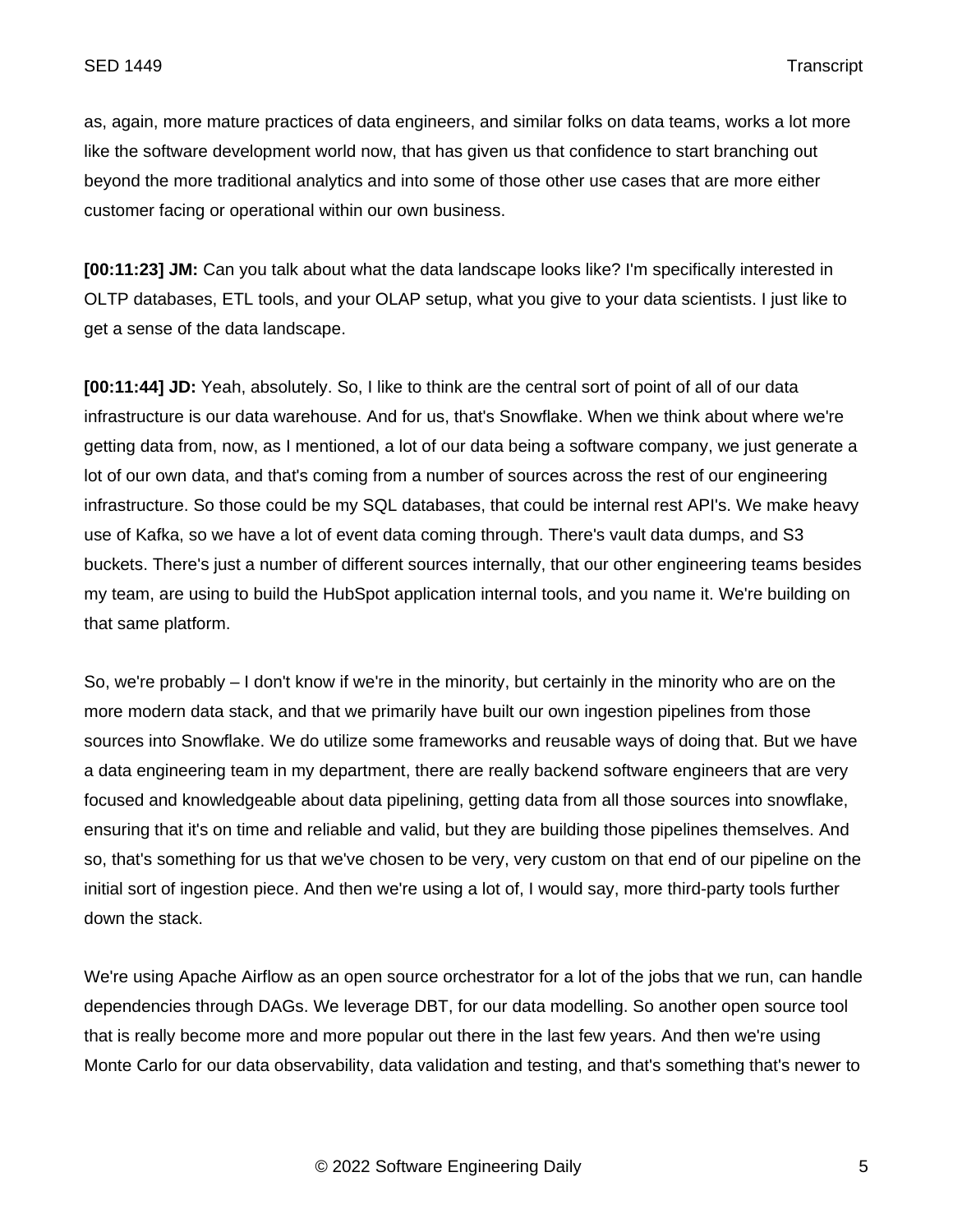our stack, but proven to be very valuable in terms of like finding where there are issues and data that we may not have bought the right tests.

Before I mentioned, data engineering is becoming a lot more similar to the software engineering workflows and life cycle and everything. And so, those engineers are writing tests on their data ingestions. The data warehousing team is writing tests, on their data models that they're building in the warehouse, but we're only writing tests for the things that we can think about. So having a more general observability tool, it's been great for us. And I think it's something that a lot of teams are investing in. And then sort of like past that, we think about tools, like Lookers our more like enterprise BI tool. That's where a lot of analysts and power users in the business are building dashboards and reports. And then there's a number of teams, data scientists, or some data analysts are a little bit more code savvy that are doing work in Python or R. And so we have – they're using a lot of Jupyter notebooks, things like that.

So, we do have some infrastructure as well that teams like that can deploy their scripts and jobs, scheduled on, through some of our orchestration tooling, and run those models as well. Of course, you never want to leave out things like Excel and old-fashioned tools that people are using and still get a ton of value out of. But we do try to centralize as much as possible on our infrastructure, mostly for single source of truth, but also for security and privacy reasons. The more that we can govern appropriately, the easier it is when we're going through and making sure we're securing our data properly. So all in all, compared to other teams that I've worked on and with, our team is very software engineering heavy compared to some data team. I think that speaks to us being part of a software company, but also us deciding that there are certain parts of our data stack, we really want to own ourselves. So, we still do some custom tooling in those departments.

**[00:15:51] JM:** So given that Lior is on the call, and he works at Monte Carlo, I'd like to get an understanding of what data observability means in practice for a giant organization like HubSpot, and why it's important, what you're validating, and yeah, just give me a sense of how data observability fits into what you do?

**[00:16:16] JM:** For us, data observability, that term is something that is relatively new to our organization, but the need and the practice of it is not. So what I mean by that is being a newer, an area where we're seeing a lot of tools like Monte Carlo come up, that's not something that came out of nowhere in terms of like making up a problem. I'm a big believer in – there are plenty of problems out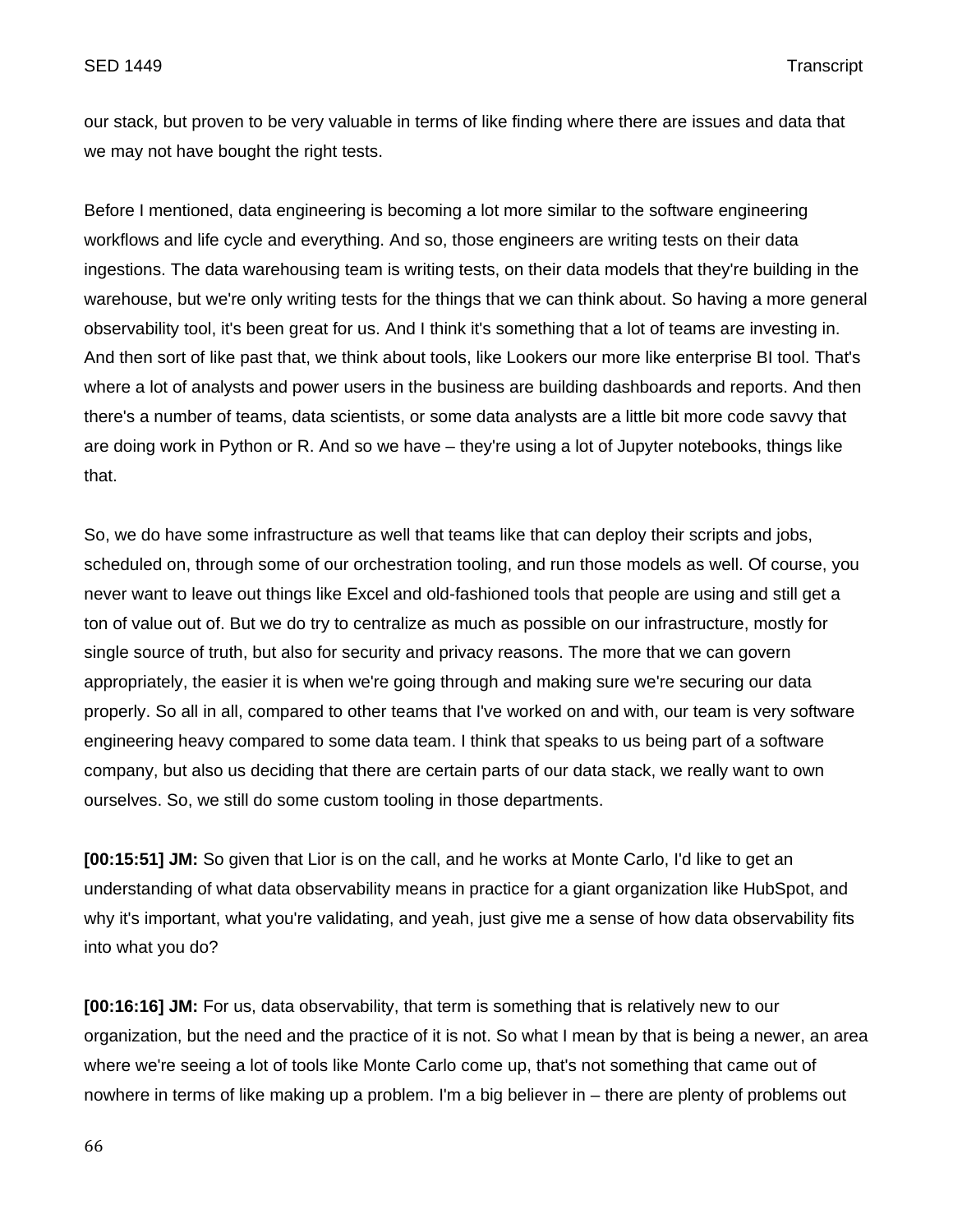there to solve, and I love when vendors are coming in and solving those problems. And in this case, I think data observability is something that we have struggled with and every data team I've been on a struggle with, and not really been able to pin down and name as an overall problem.

So, what it really means for us is, we have hundreds of different data sources that we're adjusting into Snowflake. The majority internal, some third party, those have been built out over the years. It's just not feasible for data engineers to not only build the pipelines to get the data into Snowflake, but to think about how to test and monitor the voided of all that data. So of course, when they first build out that pipeline, that ingestion, they can go in and say, "Hey, does this data match the source system that I'm pulling it from?" That's kind of a basic day one test. They'll certainly be able to write some basic tests, perhaps in sequel to check to see unique values in a column if there's not already a key in there. Are there things like doing some basic tests around row count, step changes, base? Did we get 100 rows yesterday and 6,000 rows today, or 6 million rows today? Maybe something's wrong there.

We've done basic things like that, but it's just not scalable when you think about the diversity of data sources that not just HubSpot, but all organizations are leaning into. I say diversity and data sources, because maybe 10 years ago, data volume, felt like the biggest challenge. And now to me, it's not data volume, it's that breath of data, and just the thought of trying to come up with ways to keep track of what are these hundreds of different data sources coming into my data warehouse? How do I know they're valid? How do I trust them? How do I monitor their growth over time? How do I know who's using them? That's another piece.

So, even if the data is valid, who's using that downstream? What is the lineage of that data all the way from where I ingest it, into those different data models and Looker dashboards? And then when something does go wrong, how do I know who to tell? HubSpot is a fairly good sized company. Now, if we have one of our data ingestion jobs fail, do we send a note out to hundreds of analysts and software engineers? Or can we use something like Monte Carlo to figure out, "Okay, who's consuming that data? What are they using?" And then have that award them more targeted, otherwise, it just becomes a word fatigue, which is something that we were suffering from, not that long ago, where we got better at writing tests and alerting. But when you have so many different jobs, and you're checking little things that could go wrong, and it just becomes too much. So targeting the alerting, understanding ownership.

And the last thing I would say is really understand what data matters, what data is even being used. What are your key data assets over time, over years, as you build out a data warehouse. You sort of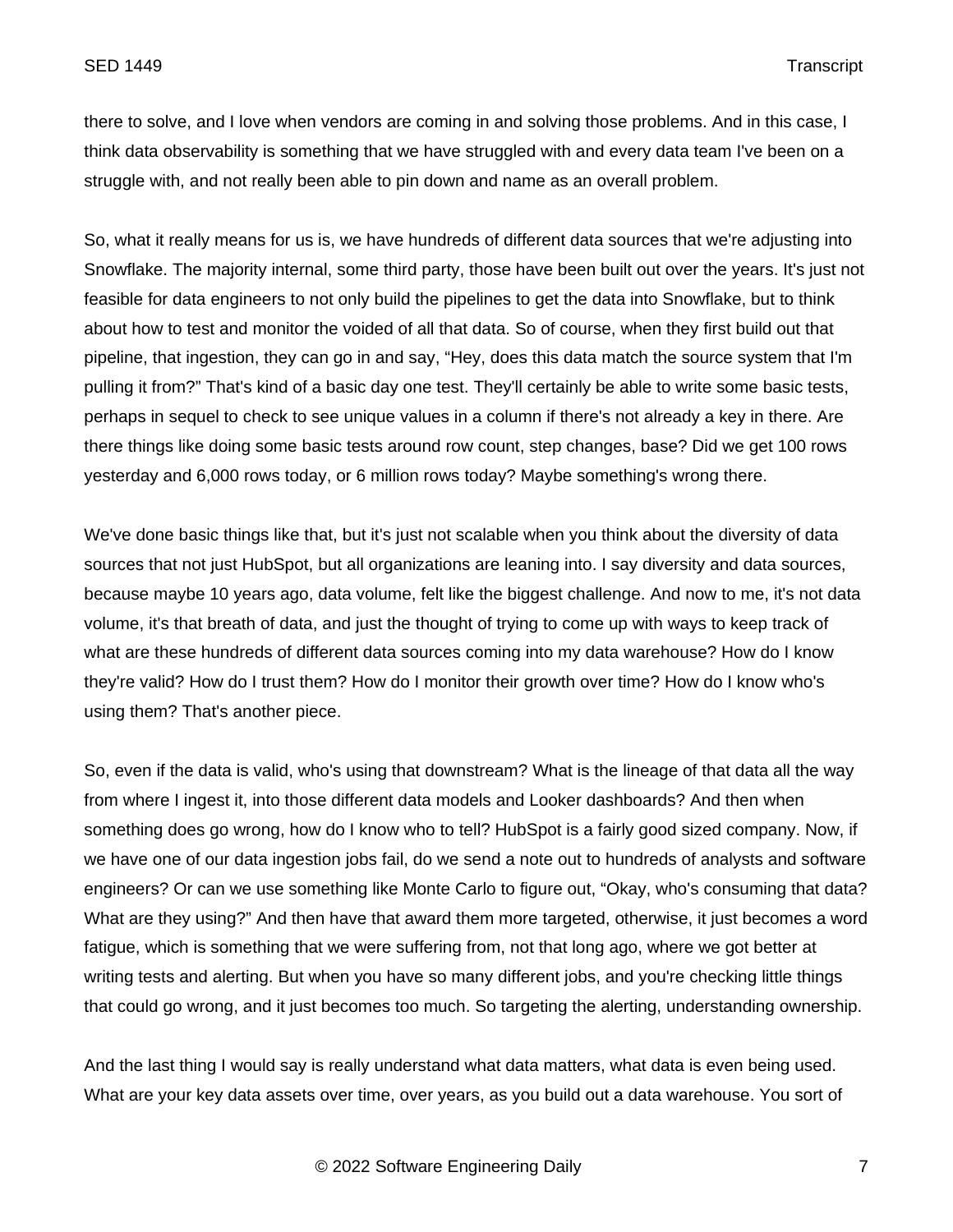build some tech debt into it, but you also build up things that were important a few years ago, that may not be as important now. So looking at usage metrics, and things like that has been really valuable for us to go back and say, "Do we need to shut down from these old jobs and use cases? They might be causing more confusion and they are value." So to me, overall data observability is that, great, we have all this data, that's not our problem anymore, we can process that amount of data. It's not a computing problem anymore. It is understanding and trusting our data once it's in our warehouse. So that's been the big shift for us on data observability.

**[00:20:17] JM:** So, could you go a little bit deeper into how that works in practice? Maybe give an example of a common data error that could occur, and how data observability remediates that.

**[00:20:37] JD:** One that comes up quite a bit is, a change in one of those source systems that we're ingesting data from, that we're not expecting. I don't mean a breaking change like one of the software engineers, who's building that source system did something that broke our data ingestion. So it's not like a hard error type situation where we're expecting a certain JSON structure or something like that, and we didn't get it. That might throw a hard error and we know something is wrong. The ones that are really scary, are ones where that's fine, but the meaning of the data has changed. It could be that we've started doing hard deletes, instead of soft deletes at table, or tracking a new event is being logged that we didn't know about, or data is duplicated, something like that.

So when we use something like Monte Carlo, we pointed out the history of those tables, and that data is telling us, "Hey, something's different here." It doesn't always tell us why. But it might point us to the volume in this table has shot way up or way down, and we've seen that in terms of change to a hard delete versus a soft delete in the source system. And sometimes when we go back, we're doing a full load of that table. Other times, we're doing incremental, but when we see these changes in either volume, or makeup of the data, that alerts us, literally alerts us, via email or Slack. And then we have an analyst, usually, we try to have those alerts go to the analyst, that is the primary owner of those tables, if there's a default, it comes back to my team, and they're looking into and going, "Something's wrong here." It may be something – without a tool like this, a lot of times the way you found that was somebody ran a report or a dashboard, weeks or months later and said, "Something's not right here." It's sort of the nightmare of every data team is getting that question from a stakeholder saying, something's not right. There's not a whole lot of information. But it just doesn't work right. And we would rather get to the points that someone consuming a report or a dashboard coming to us. We actually want to go to them and say, "Hey, be careful today. Something is – we're not sure what it is yet, but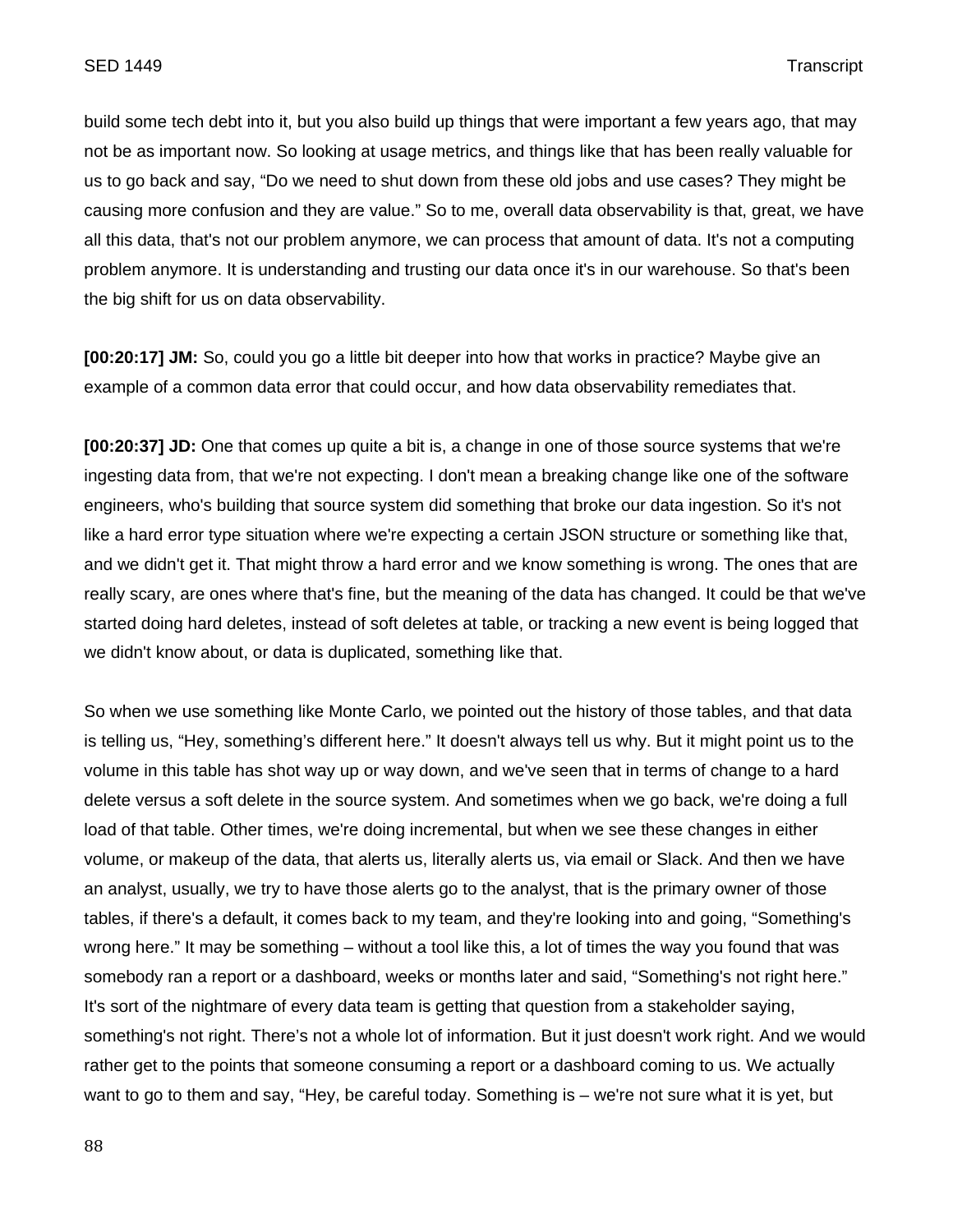we're looking into it, something's not right in the data. So just kind of pause any critical activity or just, you know, keep an eye on that dashboard."

And that, in itself builds a lot of trust with our stakeholders in the business, that we're finding things before they are because that is completely the opposite of how BI analytics is kind of always work. It's always the stakeholder seeing something wrong and going to the data team. If that happens enough, you just have a distrust in the data that even if it is right, people start to question. So, it really is those source system changes that I think are the ones that are quite common. And often, sometimes it's no, nothing is wrong. But there was either a big sale or something happened in the business. Other times there is something wrong, and we just want to know as soon as possible, before it actually does break something. Or we make a bad decision down the line because we're working with invalid data.

**[00:23:43] JM:** Lior, when you heard James talk about the proclivity of data problems within HubSpot, does that align with what you see from other enterprises that you talk to? Or where do you see the most common data problems, data inconsistencies emerging from?

**[00:24:07] LG:** Yeah, actually, thank you, James, for kind of laying that out. It's always exciting for me to hear when we're able to kind of make an impact on our customers and help them the challenges that they have. And to your question, Jeff, it definitely aligns a lot with what we're hearing across the board. I think James is definitely ahead of the curve in many, many ways. But other teams will have similar challenges. I think there's a lot of factors that go into creating trust and data, right? One factor that James mentioned is you're just ingesting data from hundreds of sources that you don't control. The example that James gave is where there's a change that another team is making. If you're lucky, they'll let you know that the change happened, but it's extremely hard to scale. And you're typically also not – you're taking data not only from other engineering teams are, which you may be close with, but you're also taking data from your marketing team, and from your sales team, and from your operations team. They may not all be attuned enough to letting you know when things change and things happen, and that can actually impact the analytic stack, sometimes in very unpredictable ways, in those soft ways that James mentioned.

So that's a big issue that we're seeing. Another thing is as data engineering teams are scaling, they kind of run into some of the challenges that software engineers oftentimes encounter in a complex environment, in a kind of maybe a microservices environment where it's sometimes hard to understand the implications of a particular change, right? Someone may be changing one other transformations, or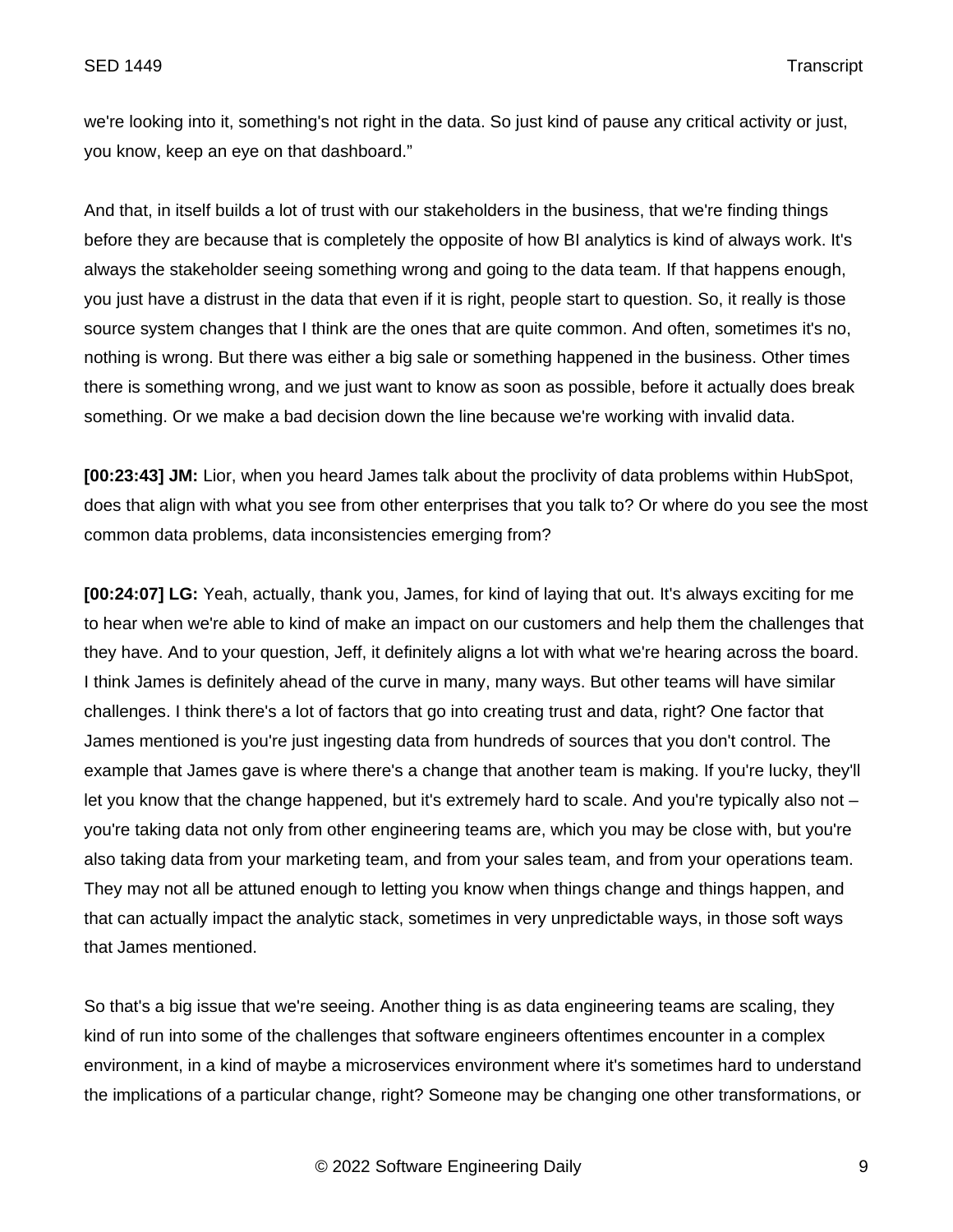creating a new one, gets consumed downstream, and it can sometimes be hard to anticipate how that change and really the code that's transforming the data might affect the system, and how it will apply to production data that it's always hard to test on during development, and how it might affect downstream consumers that you don't fully understand, or you don't fully understand how they use the data.

So that's another source of kind of errors or problems that we see customers struggling with. Another area where we see issues coming up, there's a lot of – we talked about it earlier, that the stack is now pretty complicated and it only works if a lot of different tools work together, right? In James's case, starting from the Kafka streams, and then then later on with Airflow and Looker, and the data warehouse, and all these things have to work well together, and they have to be configured properly.

I'll give a very simple example. Someone might change permissions on one of those systems and cause data to be available, or someone might change the scheduling on Airflow and that might have unintended consequences, right? So changes to that operational environment, changes the configuration, or kind of transient failures there can really impact the correctness of data, and trust in data. So, we're seeing that happening, too.

Now, some teams might have very good observability and monitoring on those systems individually. But it can sometimes be challenging to do that at scale, and to put the proper alerting on each one of those systems and to understand how these interactions impact the data that's being consumed. That's where data observability really comes in. It allows you to monitor the system as a whole and understand how all those different pieces interact, to create the end result, the dashboard or the model or the product experience.

**[00:28:08] JM:** So when you look at the potential insertion points for Monte Carlo, ensuring data observability. Can you tell me where the best insertion points are? Because I mean, I think people listening probably understand that there's a lot of different places where data can go. There's a lot of different places where data can end up, and presumably you would want to be able to check or validate the health of data everywhere in the pipeline. So I just like to get a sense for when you look at the "data mesh" as a whole, where do you want to place validation checks?

**[00:28:56] LG:** It's a great question. We've fundamentally believe that what you said is true. That really to understand data health, you need to understand how things evolve and change throughout the process, right, all the way from those Kafka streams and through the data warehouse and all the way to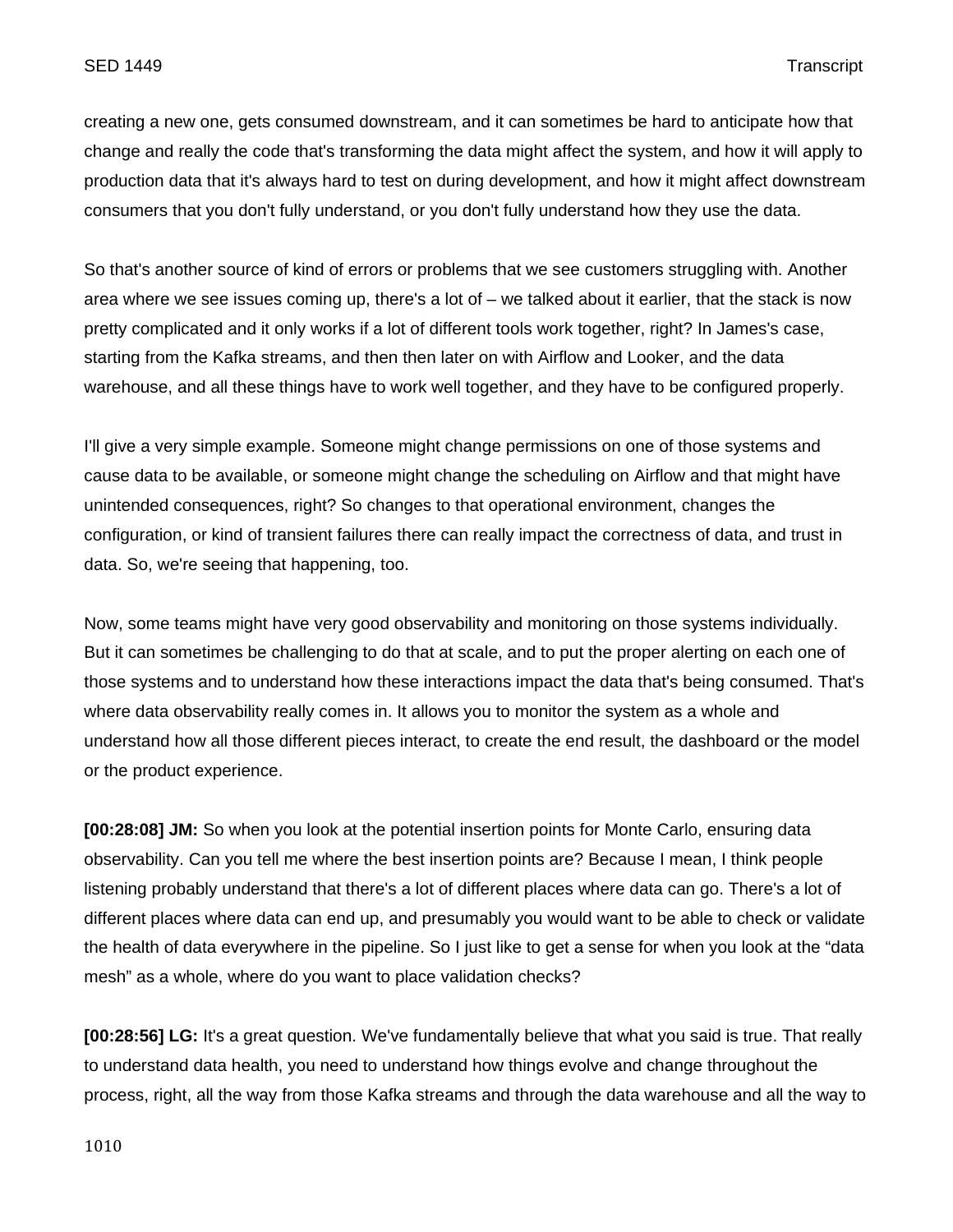the end products, to the reporting layer, or machine learning. So we from our side, taking the effort of creating integrations with all those different pieces. So the people can understand how the system functions, and to also be able to track problem in the earliest possible moment, right? Like you definitely want to catch issues as upstream as you can. Having said that, you did ask what's like the kind of best place to start and it really depends on the kind of data architecture. But in general, my advice would be to start as close as possible to the end product to the thing that gets consumed. And that typically means starting from the data warehouse, and perhaps the BI layer.

For most teams, this would be pretty much the thing that gets consumed by end users. The reason to start there is A, it's the closest possible to an end product. So, you're going to get a lot of signal there, right? If something breaks, there's something is wrong there, it's very likely impact for the business, and very likely something that you need to take care of. Whereas if you look at the more kind of upstream parts, there could be a lot of different issues that are happening or breakages, some of them may be important, some of them might affect like your most precious products, some of them may not. So, that's a place to scale as you kind of mature with data observability.

So, for most teams, I'd say that the best place to start is a data warehouse in the BI layer, and then extend that to more and more pieces of the stack. Another reason to extend it to other pieces of the stack is that it's critical in terms of really handling those issues and getting to resolution. I'll give you an example, in James' case, they might get an alert about something on Snowflake that is breaking, to really be able to get to the bottom of it, they might need to understand the Kafka stream from which the data came from. They might need to understand what's happened on the most recent Airflow run? So, having visibility into those parts of the stack is helpful, not only from a kind of validation alerting standpoint, but also from the standpoint of how to efficiently and effectively address those problems and investigate them and get to resolution.

**[00:31:48] JM:** Coming back to James, the end users of data, the biggest data consumers at high volume that I see from, from my perspective, are the data scientists and the people who are consuming dashboards and reports, which is, in some sense, most of the company. But the people who are interacting with the data the most, the big data, are those people who are designing the dashboards and the people who are performing big queries against large datasets. Are these people responsible for the data integrity? Are they responsible for the data cleaning process and the data maintenance process? Or are the upstream producers of the data more responsible for that data cleaning?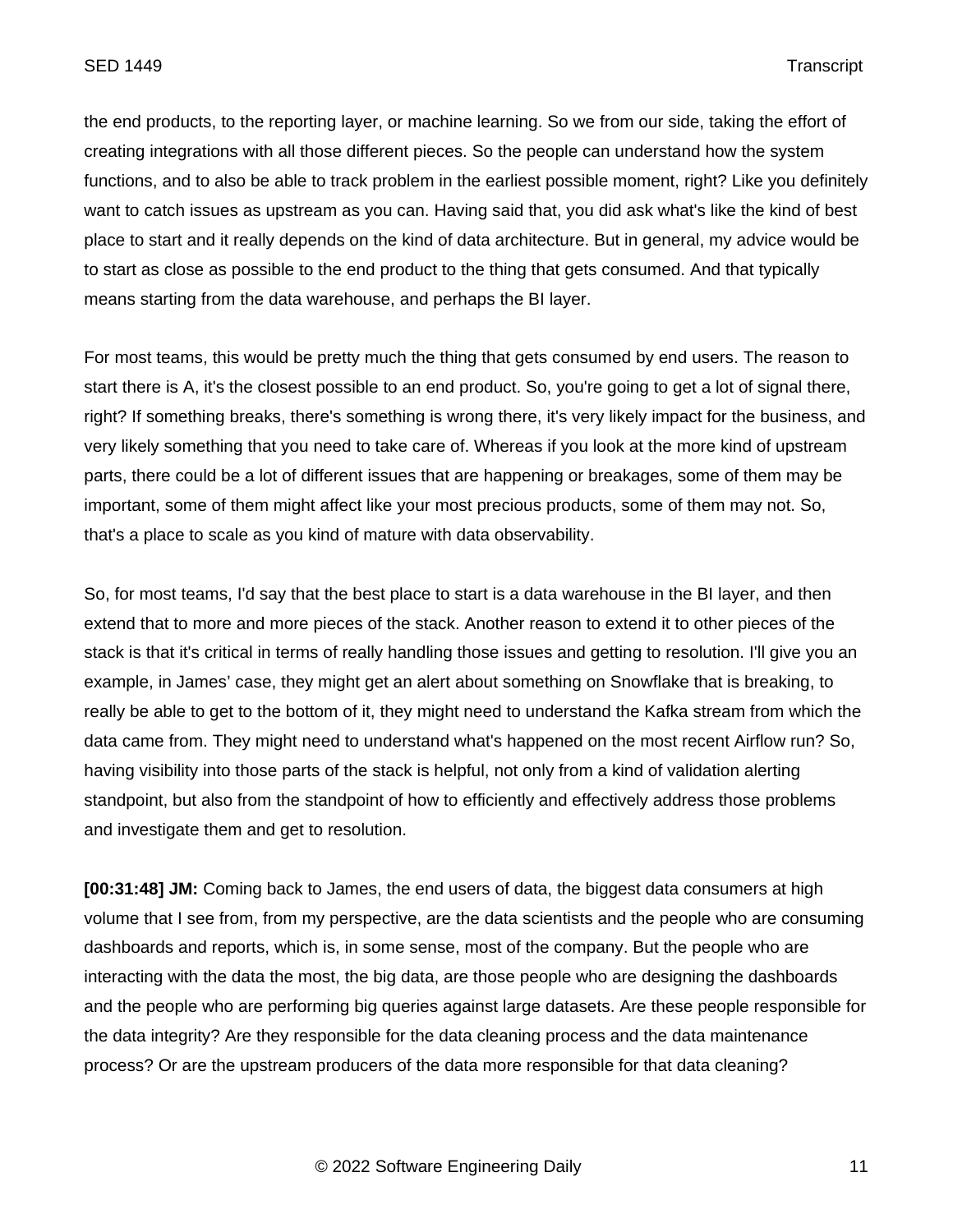**[00:32:41] JD:** We have it built out, we're clear on like the roles and responsibilities throughout that. So I don't think that people you're referring to in particular, we started to shift to like a job title called analytics engineers, for those folks. That's the title, I know, the team over a DBT, I think coin, so I'll give them credit. But a data analyst with a bit more engineering, like software engineering and technical ability, at least as far as using things like Git and some command line and some a little bit of Python or scripting. Those folks, they're the ones in between the data that my team is delivering to the data warehouse, or my data engineering team is, and the folks building those dashboards and consuming them, as you mentioned.

So those analytics engineers are the ones working with those high volumes of data, writing massive queries and building the data models that are then used in dashboards or further analysis or reporting. They're responsible. They're sort of in the middle. So let me take a step back. Our data engineers are responsible for ensuring the data delivered into Snowflake matches those source systems that they are ingesting data from. So, that's their job, and that's something that they're on the hook for writing tests and handling the words that come in, and all that. Once that data is delivered, and those analytics engineers are turning it into something that is consumable and understandable for analysis, that's their responsibility on data integrity there. They might start building a model and say, "Well, something's wrong here." And they might go to data engineering and say, like, "Hey, everything's good?" "Yeah, everything's good." And then they might have to go back to that source team and say, "Hey, can you tell me a little bit more about how this data is structured or what this means?"

But once they've built that, they're writing kind of like unit tests, if you will, for all their data models, and then also relying on words from something like Monte Carlo, after things are built as well. So they're responsible for those data models, and we break it up basically, almost like by schema in Snowflake. So we have different owners for the data integrity of different schemas. And within those schemas, individual teams might break it down even further. We even do things like look at GitHub commit history and see who made the last change. We might send an alert based on that. And then the next phase out is okay, those data models are great. We're monitoring them. What about all the dashboards and reports that people build? That's actually where it gets a lot harder to be honest, because there's so many more people, to your point, like almost the entire business at that point, is not even just like consuming dashboards, and many of them are filtering them and building their own custom ones, and sharing reports and all that.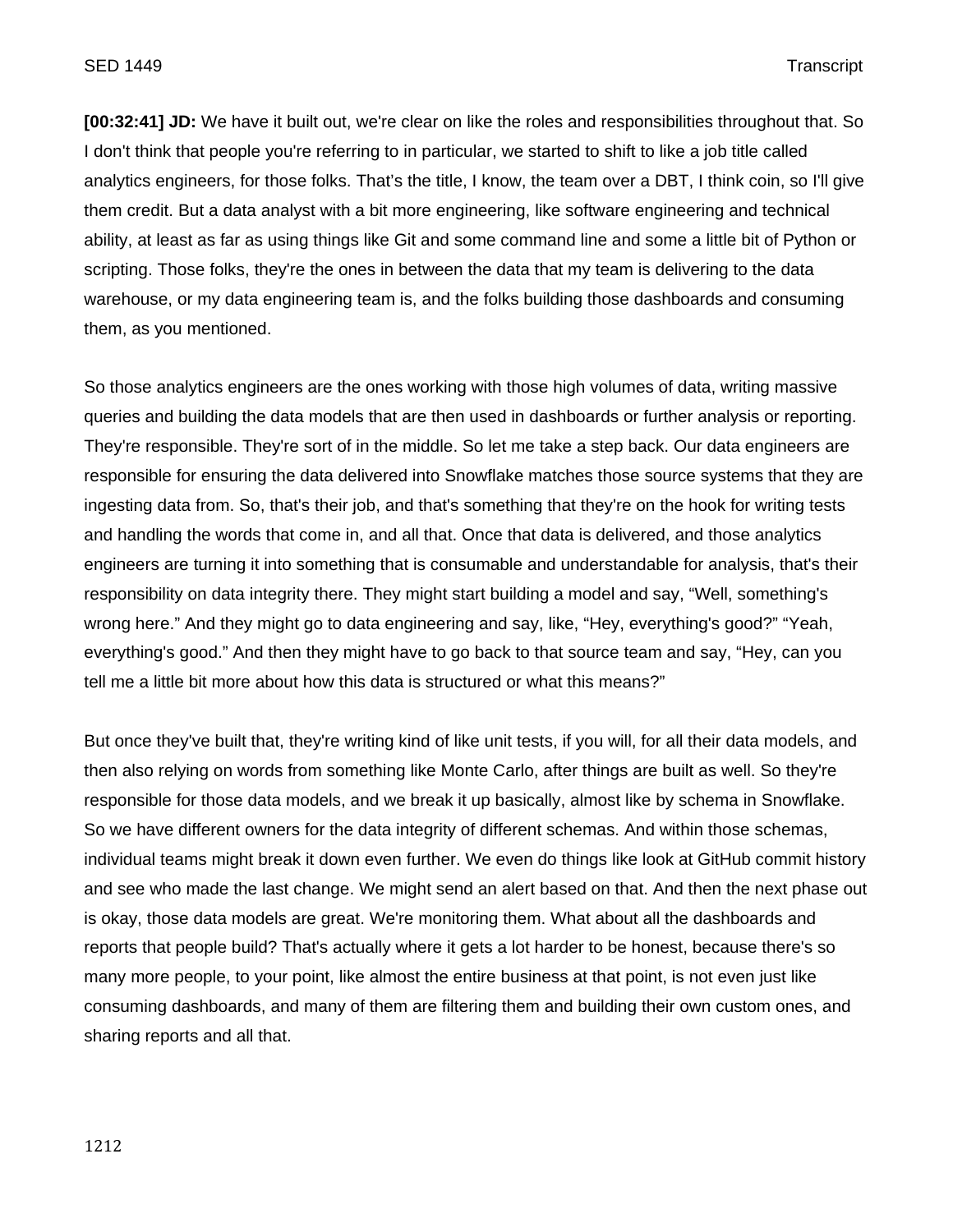So that's been a little bit more difficult to govern. I think it's still not just at HubSpot, but in general, it still feels like a frontier that is a bit harder. But there are data analysts like specialists embedded in all the different teams at our company, at least, that are the primary source for ensuring that the given departments, dashboards and reports are valid. So they'll do the same thing. If something is wrong, don't look at their own dashboards first, their own analysis, their code and say, "Hey, is this right?" Something what's incorrect downstream from that, or upstream. They'll go back to the data analysts or the analytics engineer and look at their data models. And then back through data engineering, and it's a source system.

We've tried to carve out those roles and responsibilities, and also make sure that we have ways for people to understand who that next person in the chain is one way or the other. That's something we use Monte Carlo for. There's some other tools we've used in the past for data lineage to say, like, "Who do I talk to when this isn't right? And I've already done my investigation in my part of it." When you have a large company, or just a lot of data sources, that in and of itself can be a challenge just to know who to talk to, but at least by defining that ownership, it's good organizationally. But it also helps us target those alerts, build in different rules around code changes. So different rules in our PR process in GitHub, ensuring that certain tests are run or certain people review code before it goes to production, depending on who owns it and where it is. I found that to be very important, and rather than just having sort of collective ownership of everything, really, it's important for us, at least to define that very clearly for everyone.

**[00:37:10] JM:** Can you take me inside a specific engineering problem at HubSpot, specific data engineering problem, that maybe will shed some light on how you solve data problems that can exist across the organization? Maybe you can just give an example of a real world data problem.

**[00:37:30] JD:** We have plenty to pick from. I think that one of our typical challenges is the dependencies of all these different systems, and keeping everything in sync. And so our data engineers, we actually have an entire team dedicated to what we call data orchestration. And when you think about – so, first, those hundreds of different data sources we're ingesting from, downstream from those, people are building thousands of different data models, and then thousands of different either dashboards or reports, or they're running Python scripts, or doing ad hoc analysis, and keeping everything timed and in order. It's very important, but it's also very hard. Back in sort of the beginning of the business intelligence days, everything ran in batch often once a day. We still have some things like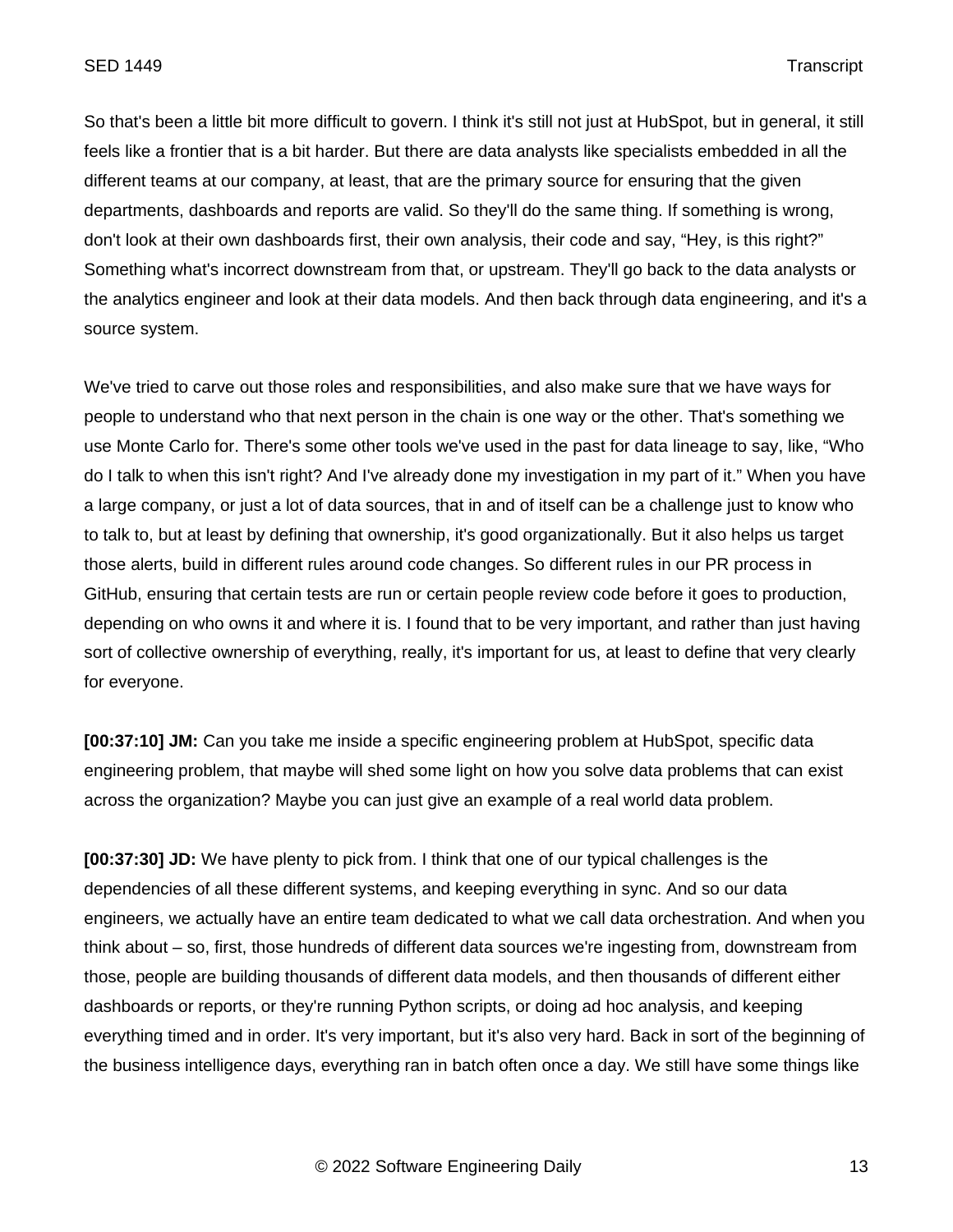that. But I clearly remember many jobs where it was around 6, 7 AM, you're sort of waiting for the daily update and everything in the data warehouse.

Again, there are some things that we still do that way that, that's how we started at HubSpot. And some things only make sense to update daily. You don't need one of your financial reports to be updating every hour, or every minute or something like that. But there are others, especially operational needs, that you do need more frequent updates. What is challenging is that everything's now, moving on from this daily batch to everything having their own sort of cadence and needs, but yet, having all these dependencies. A single data model in the warehouse might have dependencies on six different source system data ingestions. Some might be more streaming ingestion, or micro batch. It might be all the collect Kafka data and ingest it every minute or two. Others are big batches from legacy systems, like a Hadoop cluster, or an API or something like that. That might take an hour, might take two hours. And you don't want those data models to be updating every 10 minutes when you have something upstream taking two hours.

So big problem for us is, how do we tie all that together? How do we ensure that we run things when they should be running also in the correct order, are also not running something downstream if an upstream job has either failed or failed a test? I mean, we don't want to refresh with improper data. So the orchestration component is a big – that's a big engineering problem for us. It's not even really a data problem as much as it is. We have all these different jobs and processes that run on a lot of different infrastructure, some in-house, some third party, and they all have different ways of alerting and throwing errors and connecting with each other. Some are tightly coupled, some are uncoupled. That's for us, a great example of a pure engineering challenge in our data engineering space, and one that we have to invest heavily, just given the complexity of our infrastructure.

**[00:40:25] JM:** Well, it's been great talking to you both. Any closing thoughts on the modern data landscape and predictions for the near future?

**[00:40:37] JD:** I'm more optimistic than I have been, ever. I think just in terms of the maturity of the space, and I think it's been pointed out a few times here that there's – the software engineering space, certainly has matured over the years, and I think the data teams and data organizations are learning a lot of those lessons. And because of that, able to like mature even a little bit faster at a faster pace. So I'm really excited about just the adoption of more software engineering practices in data engineering, and even analytics engineering, and then the tools to support that. So I couldn't be more excited, but